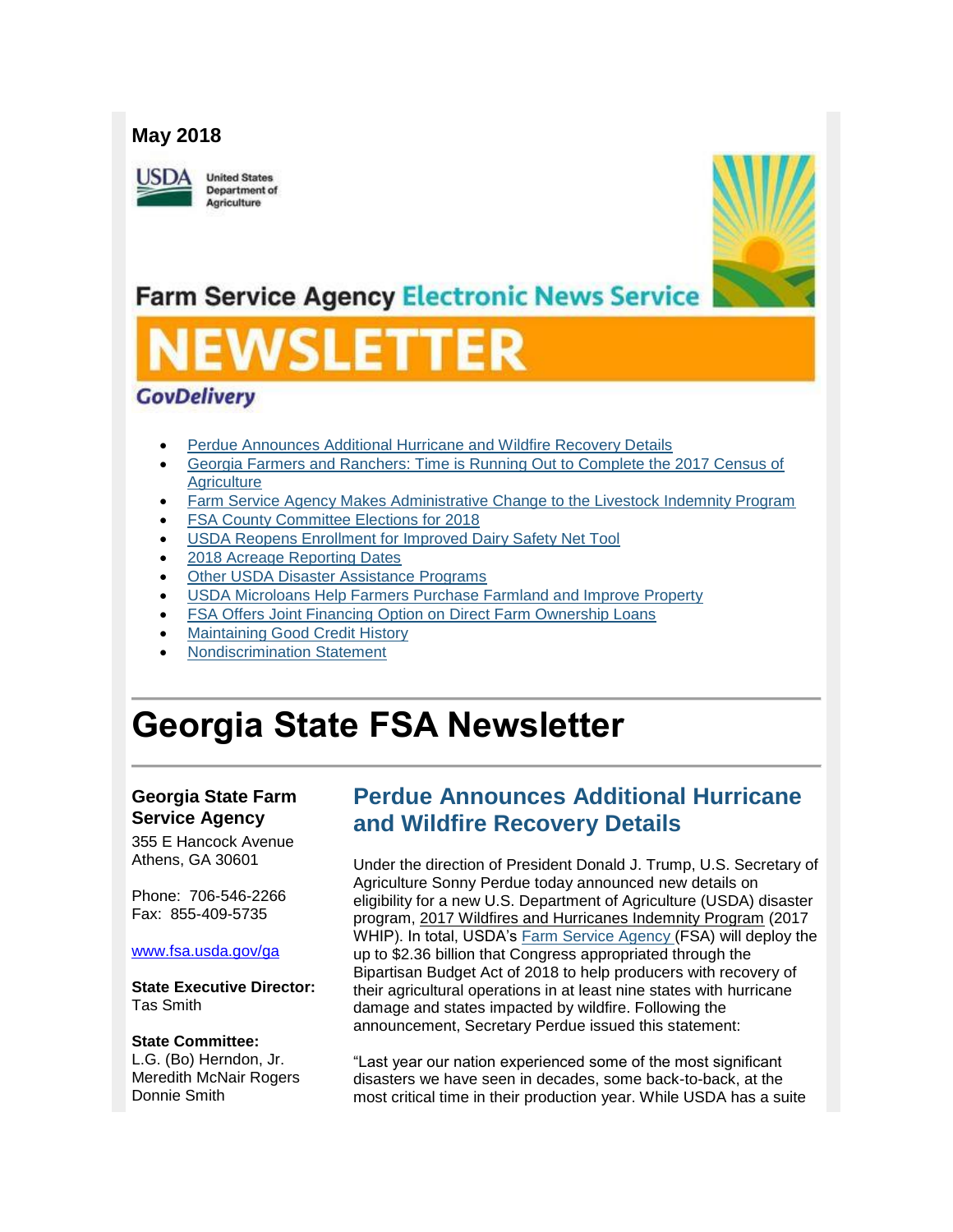#### **Administrative Officer:**

Dianne R. Westmoreland

**Farm Loan Chief:** Robert Tyson

#### **Farm Programs Chief:** Brett Martin

**Public Affairs/Outreach** Neal Leonard

To find contact information for your local office go to [www.fsa.usda.gov/ga](http://www.fsa.usda.gov/ga)

of disaster programs as well as crop insurance available to help producers manage their risk, Congress felt it was important to provide extra assistance to our nation's farms and ranches that were the hardest hit last year," Secretary Perdue said. "At President Trump's direction, our team is working as quickly as possible to make this new program available to farmers in need. Our aim is to provide excellent customer service, building on efforts which began the day the storm hit."

#### **Key Updates Include:**

- Hurricane Recovery: To be eligible a crop, tree, bush or vine must be located in a primary disaster county with either a Presidential declaration or a Secretarial designation due to a 2017 hurricane. Crops, trees, bushes or vines located in other counties may also be eligible if the producer provides documentation the loss was caused by a 2017 hurricane.
- Wildfire Recovery: Any crop, tree, bush or vine, damaged by a 2017 wildfire is eligible.
- Eligible Producers: Eligibility will be determined on an individual basis, using the level of insurance coverage purchased for 2017 for the total crop acres on the area for which the WHIP application is made. Eligible producers who certify to an average adjusted gross income (AGI) of at least 75 percent derived from farming or ranching, including other agriculture and forestry-based businesses during the tax years 2013, 2014 and 2015, will be eligible for a \$900,000 payment limitation with verification. All other eligible producers requesting 2017 WHIP benefits will be subject to a \$125,000 payment limitation.
- Crop Insurance Requirement: Both insured and uninsured producers are eligible to apply for WHIP. However, all producers opting to receive 2017 WHIP payments will be required to purchase crop insurance at the 60% coverage level, or Noninsured Crop Disaster Assistance Program (NAP) at the 60% buy up coverage level if crop insurance is not available. Coverage must be in place for the next two applicable crop years to meet program requirements.
- Acreage Reporting Requirements: In addition, for the applicable crop years, all producers are required to file an acreage report and report production (if applicable).
- Payment Formula: FSA will calculate WHIP payments with this formula:

Payment = Expected Value of the Crop x WHIP Factor - Value of Crop Harvested - Insurance Indemnity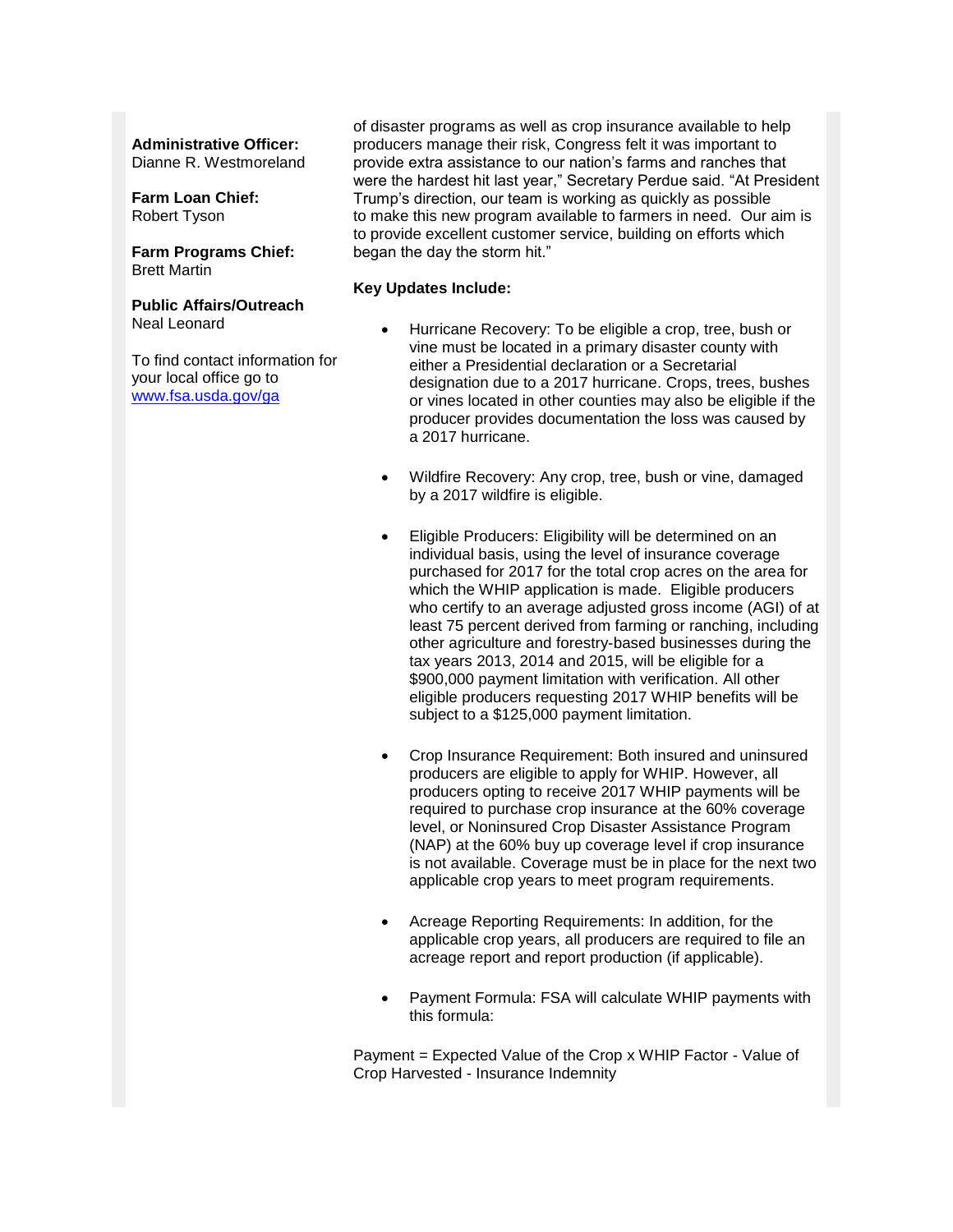The WHIP factor ranges from 65 percent to 95 percent. Producers who did not insure their crops in 2017 will receive a 65 percent WHIP Factor. Insured producers, or producers who had NAP, will receive between 70 percent and 95 percent WHIP Factors; those purchasing higher levels of coverage will receive higher WHIP Factors.

#### <span id="page-2-0"></span>**Georgia Farmers and Ranchers: Time is Running Out to Complete the 2017 Census of Agriculture**

The U.S. Department of Agriculture's (USDA) National Agricultural Statistics Service (NASS) is reminding Georgia farmers and ranchers that the window is closing on the opportunity to participate in the 2017 Census of Agriculture.

"NASS is grateful for the response from producers to date, but it is important that others who received a Census questionnaire join their neighbors, colleagues, friends, and family in being part of the Census count," said NASS Southern Regional Director Jim Ewing.

"If you produced and sold \$1,000 or more of agricultural product in 2017, or normally would have produced and sold that much, we need to hear from you," said Ewing. "If you're a landowner who leases your land to a producer, we need to hear from you. If you received a census but do not fit this definition of a farm, please write your status on the form and send it back." Ewing noted that NASS has already begun to follow up with producers who have not yet completed the questionnaire. "We sent the questionnaire to many potential farmers and ranchers who may not be familiar with it," said Ewing.

The Census of Agriculture is the only comprehensive source of Georgia county level data. Georgia agriculture has changed since 2012 and this is the opportunity to quantify that change.

Georgia producers can respond to the 2017 Census of Agriculture online at [www.agcounts.usda.gov](http://www.agcounts.usda.gov/) or by mail. The same law, Title 7 USC 2204(g) Public Law 105-113, that requires response also requires NASS to keep all information confidential, to use the data only for statistical purposes, and to only publish in aggregate form to prevent disclosing the identity of any individual producer or farm operation. NASS will release Census results in February 2019.

For more information about the 2017 Census of Agriculture or for assistance with the questionnaire, visit [www.agcensus.usda.gov](http://www.agcensus.usda.gov/) or call toll-free (888) 424-7828.

#### <span id="page-2-1"></span>**Farm Service Agency Makes Administrative Change to the Livestock Indemnity Program**

Starting today, agricultural producers who have lost livestock to disease, resulting from a weather disaster, have an additional way to become eligible for the [Livestock Indemnity Program.](https://www.fsa.usda.gov/programs-and-services/disaster-assistance-program/livestock-indemnity/index)

In the event of disease, this change by USDA's Farm Service Agency (FSA) authorizes local FSA county committees to accept veterinarian certifications that livestock deaths were directly related to adverse weather and unpreventable through good animal husbandry and management. The committees may then use this certification to allow eligibility for producers on a case-by-case basis for LIP.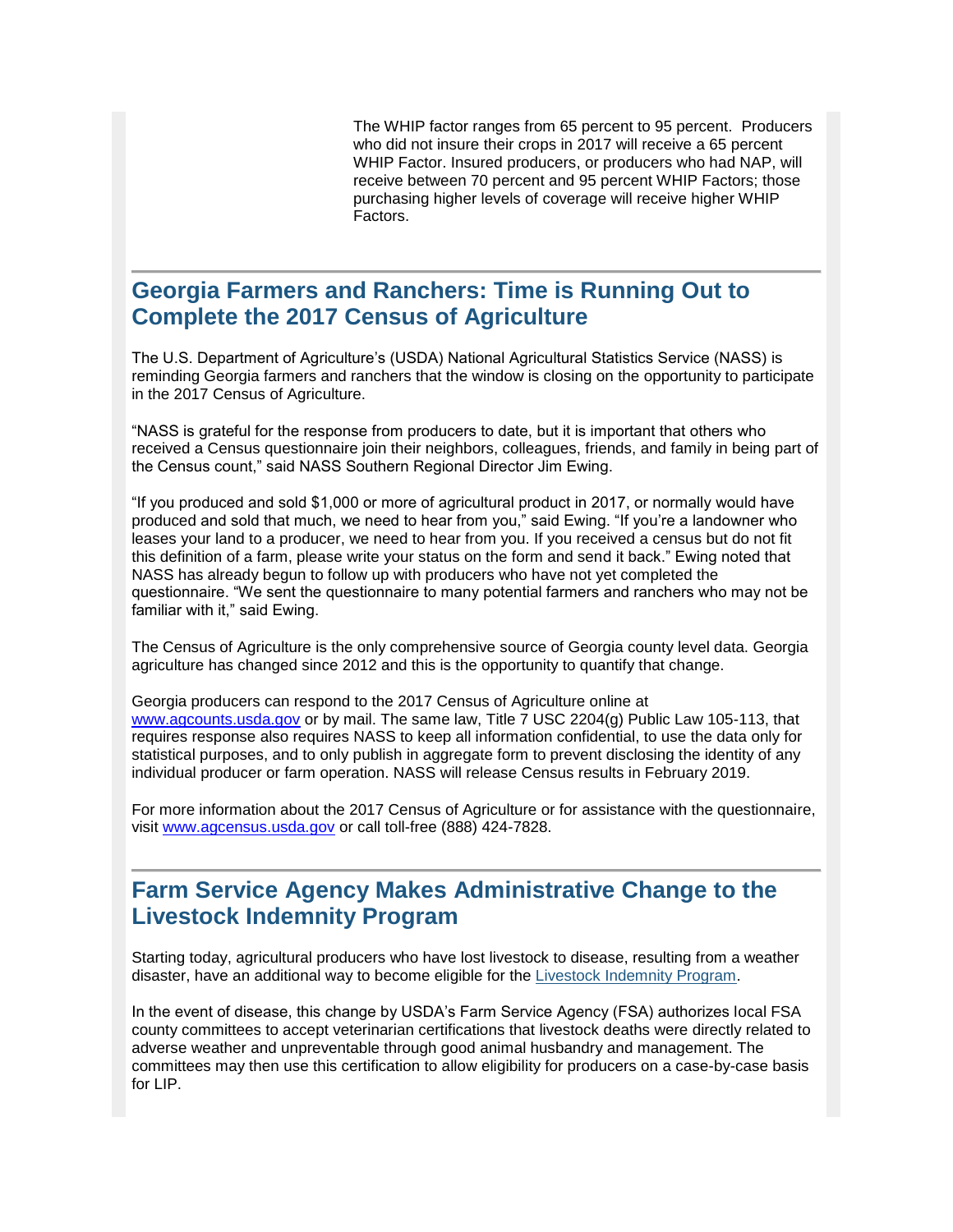LIP provides benefits to agricultural producers for livestock deaths in excess of normal mortality caused by adverse weather, disease or by attacks by animals reintroduced into the wild by the federal government. Eligible weather events include earthquakes, hail, tornadoes, hurricanes, storms, blizzard and flooding.

Producers interested in LIP or other USDA disaster assistance programs should contact their [local](https://www.farmers.gov/service-locator?field_counties_served_target_id=All)  [USDA service center.](https://www.farmers.gov/service-locator?field_counties_served_target_id=All)

#### <span id="page-3-0"></span>**FSA County Committee Elections for 2018**

As the planting, reporting, and harvesting season begins, Georgia State Farm Service Agency (FSA) is initiating the 2018 County Committee Elections. FSA County Committees are a critical component of the day-to-day operations of FSA and allow grassroots input and local administration of federal farm programs. Farmers and ranchers who are elected to serve on FSA County Committees apply their judgment and knowledge to help with the decisions necessary to administer FSA programs in their counties, ensuring the needs of local producers are met. FSA County Committees operate within official federal regulations and provide local input on:

- Income safety-net loans and payments, including setting county average yields for commodities;
- Conservation programs;
- Incentive, indemnity and disaster payments for some commodities;
- Emergency programs; and
- Payment eligibility.

Every eligible agricultural producer should participate in FSA County Committee Elections – whether you are a beginning or established producer, historically underserved producer, or whether you have a large or small operation – because FSA County Committees are your link with the U.S. Department of Agriculture.

Here are some important Election Dates to consider:

**June 15, 2018** – The nomination period begins for specific LAA's in your local FSA County Office Forms can be requested by your local FSA County Office.

**August 1, 2018** – Last day to file nomination forms at your local FSA County Office

**November 5, 2018** – Ballots mailed to eligible voters

**December 3, 2018** – Last day to return voted ballots to your local FSA County Office.

**January 1, 2019** – Newly elected county committee members take office.

<span id="page-3-1"></span>If you have any questions or would like to nominate a fellow producer or yourself, please contact your local FSA County office.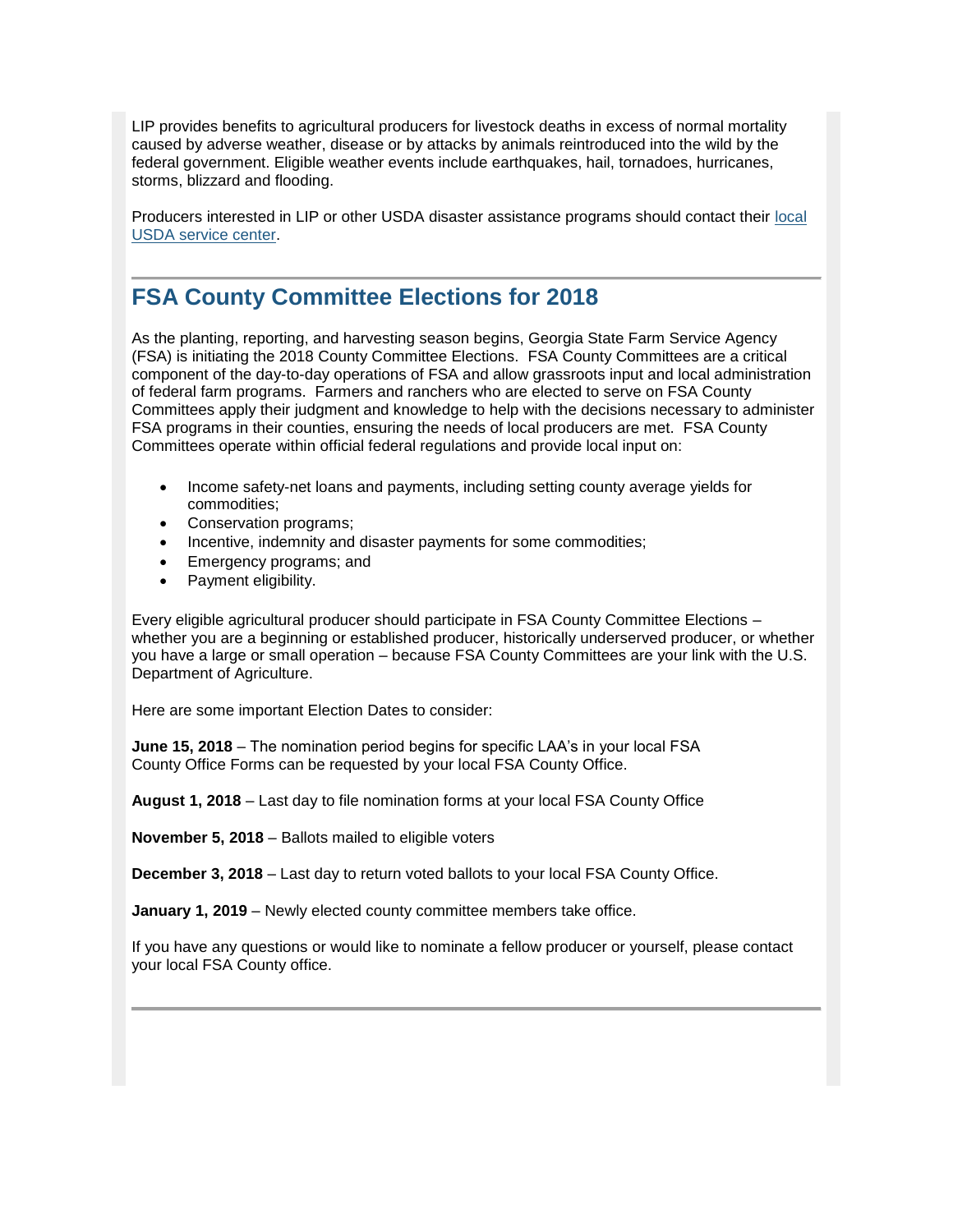## **USDA Reopens Enrollment for Improved Dairy Safety Net Tool**

USDA's Farm Service Agency encourages dairy producers to consider enrolling in the new and improved [Margin Protection Program for Dairy](http://www.fsa.usda.gov/dairy) (MPP-Dairy), which will provide better protections for dairy producers from shifting milk and feed prices. With changes authorized under the Bipartisan Budget Act of 2018, the U.S. Department of Agriculture's (USDA) Farm Service Agency (FSA) has set the enrollment period to run from April 9, 2018 to June 1, 2018.

#### **About the Program:**

The program protects dairy producers by paying them when the difference between the national allmilk price and the national average feed cost (the margin) falls below a certain dollar amount elected by the producer.

Changes include:

- Calculations of the margin period are monthly rather than bi-monthly.
- Covered production is increased to 5 million pounds on the Tier 1 premium schedule, and premium rates for Tier 1 are substantially lowered.
- An exemption from paying an administrative fee for limited resource, beginning, veteran, and disadvantaged producers. Dairy operators enrolled in the previous 2018 enrollment period that qualify for this exemption under the new provisions may request a refund.

Dairy operations must make a new coverage election for 2018, even if you enrolled during the previous 2018 signup period. Coverage elections made for 2018 will be retroactive to January 1, 2018. All dairy operations desiring coverage must sign up during the enrollment period and submit an appropriate form (CCC-782) and dairy operations may still "opt out" by not submitting a form. All outstanding balances for 2017 and prior years must be paid in full before 2018 coverage is approved.

Dairy producers can participate in FSA's MPP-Dairy or the Risk Management Agency's Livestock Gross Margin Insurance Plan for Dairy Cattle (LGM-Dairy), but not both**.** During the 2018 enrollment period, only producers with an active LGM-Dairy policy who have targeted marketings insured in 2018 months will be allowed to enroll in MPP-Dairy by June 1, 2018; however, their coverage will start only after active target marketings conclude under LGM-Dairy.

USDA has a web tool to help producers determine the level of coverage under the MPP-Dairy that will provide them with the strongest safety net under a variety of conditions. The online resource, which has been updated and available since April 9 at [www.fsa.usda.gov/mpptool,](http://www.fsa.usda.gov/mpptool) allows dairy farmers to quickly and easily combine unique operation data and other key variables to calculate their coverage needs based on price projections. Producers can also review historical data or estimate future coverage based on data projections. The secure site can be accessed via computer, smartphone, tablet or any other platform.

<span id="page-4-0"></span>USDA is mailing postcards advising dairy producers of the changes. For more information, visit [www.fsa.usda.gov/dairy](http://www.fsa.usda.gov/dairy) or contact your [local USDA service center.](http://offices.usda.gov/)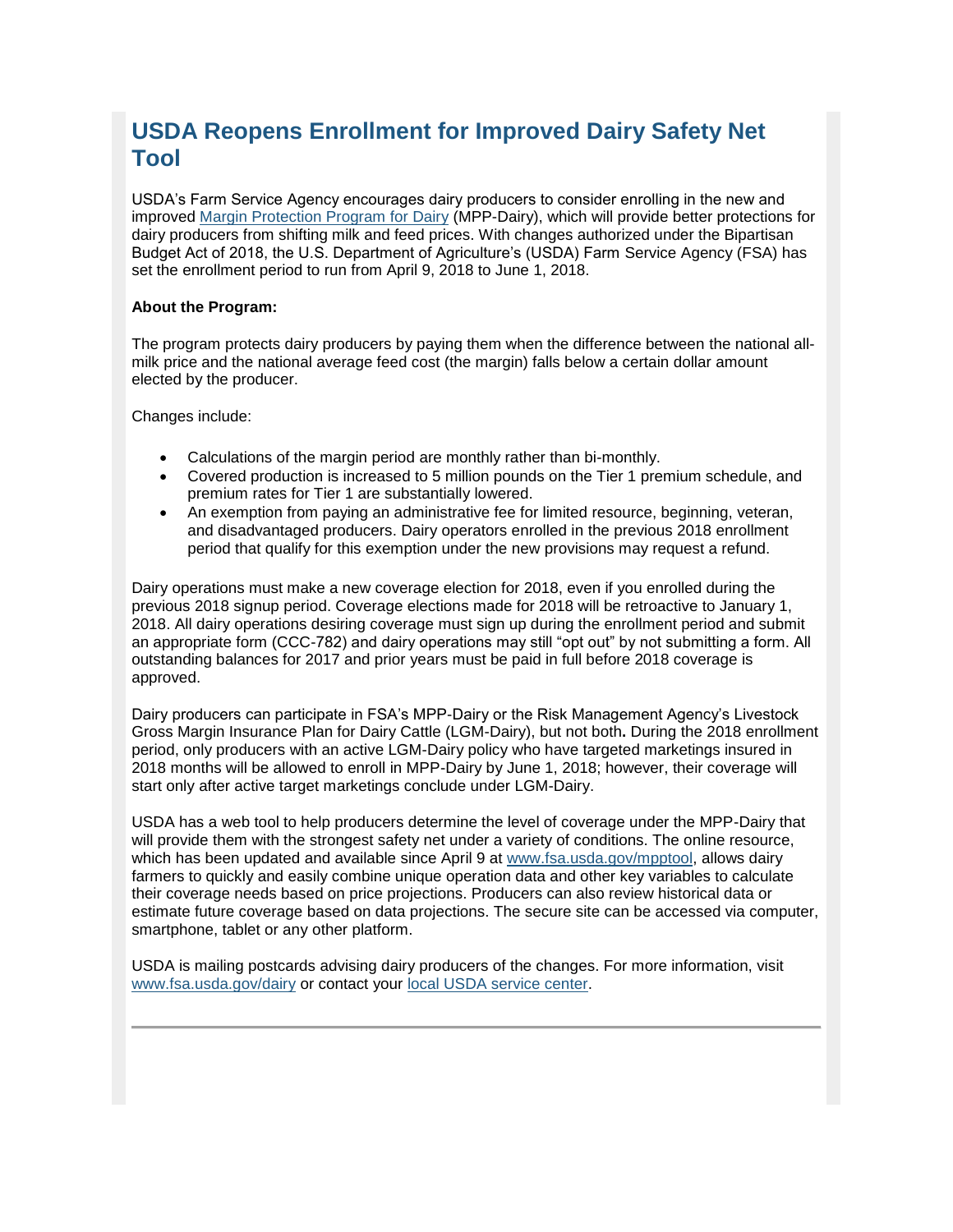## **2018 Acreage Reporting Dates**

In order to comply with FSA program eligibility requirements, all producers are encouraged to visit their Local County FSA Office to file an accurate crop certification report by the applicable deadline.

The following acreage reporting dates are applicable for Georgia:

| May 15, 2018       | Sweet Corn (Planted 8/26-5/15), Tobacco, Tomatoes (Planted 8/16-4/5) |
|--------------------|----------------------------------------------------------------------|
| July 15, 2018      | All other crops                                                      |
| August 15, 2018    | Tomatoes (Planted 7/1-8/15)                                          |
| September 15, 2018 | Sweet Corn (Planted 7/15-8/25)                                       |
| October 15, 2018   | Cabbage (Planted 7/16-9/30)                                          |

The following exceptions apply to the above acreage reporting dates:

- If the crop has not been planted by the above acreage reporting date, then the acreage must be reported no later than 15 calendar days after planting is completed.
- If a producer acquires additional acreage after the above acreage reporting date, then the acreage must be reported no later than 30 calendar days after purchase or acquiring the lease. Appropriate documentation must be provided to the County Office.
- If a perennial forage crop is reported with the intended use of "cover only," "green manure," "left standing," or "seed," then the acreage must be reported by July 15. Noninsured Crop Disaster Assistance Program (NAP) policyholders should note that the acreage reporting date for NAP covered crops is the earlier of the dates listed above or 15 calendar days before grazing or harvesting of the crop begins. For questions regarding crop certification and crop loss reports, please contact the Local FSA Office.

## <span id="page-5-0"></span>**Other USDA Disaster Assistance Programs**

The Bipartisan Budget Act of 2018 removed program year payment limitations and increased the acreage cap for the [Tree Assistance Program](https://www.fsa.usda.gov/programs-and-services/disaster-assistance-program/tree-assistance-program/index) (TAP), a nationwide program that provides owners of orchards, vineyards and nurseries with cost share assistance to replant eligible trees, bushes, and vines following a natural disaster. For example, the program will help owners of citrus groves in Florida, avocado trees in California, coffee plantations in Puerto Rico and vineyards reduce the cost of replanting, and speed recovery from the loss of fruit and nut trees, bushes, and vines.

Prior to the Act, there was a combined program year payment limitation of \$125,000 for ELAP, LIP and LFP per person or legal entity. The Tree Assistance Program (TAP) had its own \$125,000 payment limitation. The Act removed the program year per person and legal entity payment limitation for LIP and TAP. As a result of the Act, a \$125,000 per person and legal entity single payment limitation applies to the total amount of program year payments received under both ELAP and the [Livestock Forage Disaster Program](https://www.fsa.usda.gov/programs-and-services/disaster-assistance-program/livestock-forage/index) (LFP) and program payments under LIP and TAP no longer have payment limits.

Under the updated program, as amended by the Act, growers are eligible to be partly reimbursed for losses on up to 1,000 acres per program year, double the previous acreage limit of 500 acres.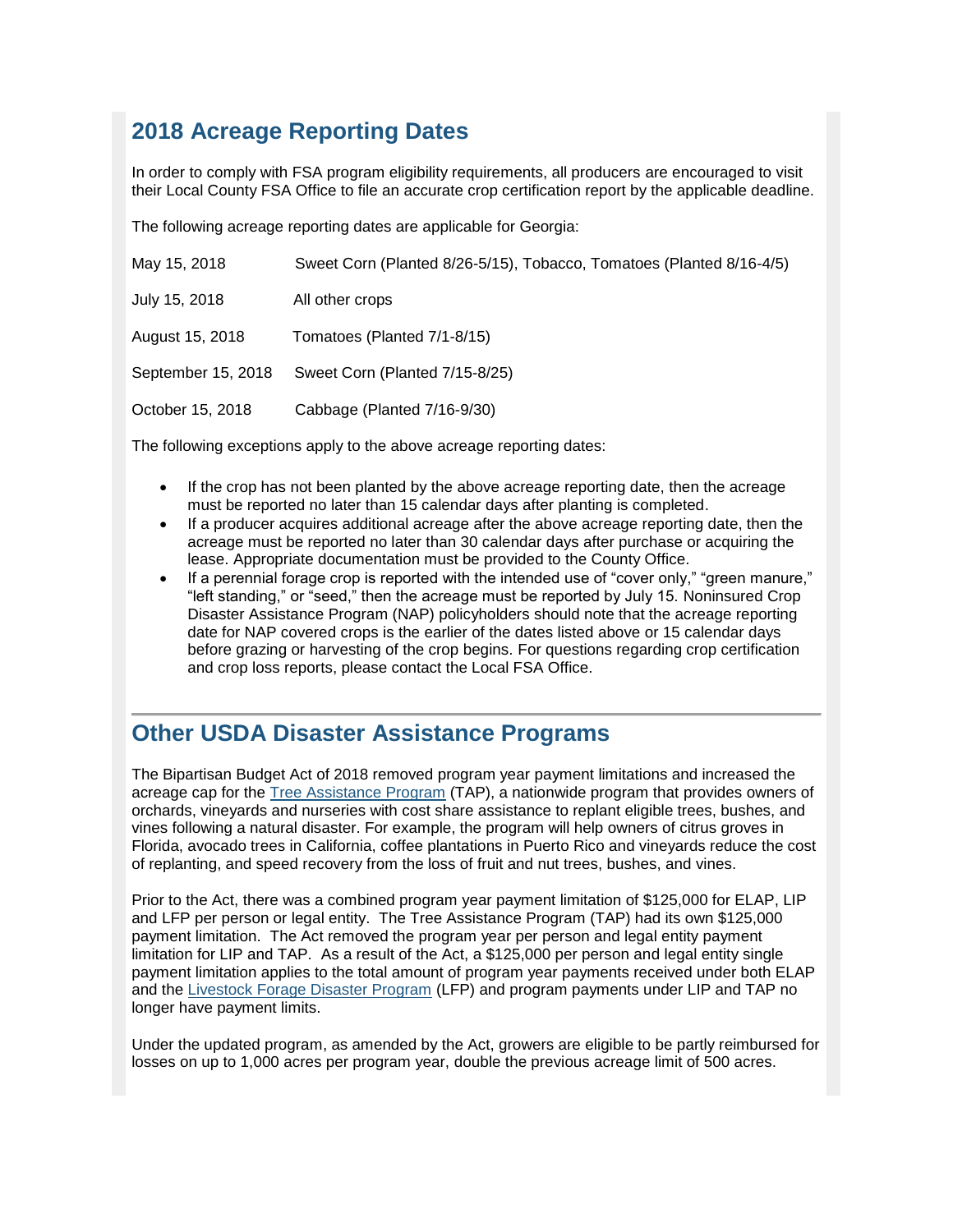In total, it is estimated that the Act will enable USDA to provide more than \$3 billion in disaster assistance, including the \$2.36 billion announced last week to be made available through FSA's new 2017 Wildfires and Hurricanes Indemnity Program. This includes \$400 million made available for the [Emergency Conservation Program,](https://www.fsa.usda.gov/programs-and-services/conservation-programs/emergency-conservation/index) which helps farmers and ranchers repair damage to farmlands caused by natural disasters. As signups across the country are completed, additional applications will be funded.

According to the U.S. National Oceanic and Atmospheric Administration (NOAA), the United States was impacted by 16 separate billion-dollar disaster events in 2017 including: three tropical cyclones, eight severe storms, two inland floods, a crop freeze, drought and wildfire. More than 25 million people – almost eight percent of the population – were affected by major disasters. From severe flooding in Puerto Rico and Texas to mudslides and wildfires in California, major natural disasters caused catastrophic damages, with an economic impact totaling more than \$300 billion.

#### **For Assistance**

Producers with operations impacted by natural disasters and diseases in 2018 are encouraged to contact their [local USDA service center](https://www.farmers.gov/service-locator?field_counties_served_target_id=All) to apply for assistance through ELAP, TAP, LIP and LFP.

## <span id="page-6-0"></span>**USDA Microloans Help Farmers Purchase Farmland and Improve Property**

The U.S. Department of Agriculture (USDA) is offering farm ownership microloans, creating a new financing avenue for farmers to buy and improve property. These microloans are especially helpful to beginning or underserved farmers, U.S. veterans looking for a career in farming, and those who have small and mid-sized farming operations.

The microloan program has been hugely successful, providing more than 16,800 low-interest loans, totaling over \$373 million to producers across the country. Microloans have helped farmers and ranchers with operating costs, such as feed, fertilizer, tools, fencing, equipment, and living expenses since 2013. Seventy percent of loans have gone to new farmers.

Now, microloans will be available to also help with farm land and building purchases, and soil and water conservation improvements. FSA designed the expanded program to simplify the application process, expand eligibility requirements and expedite smaller real estate loans to help farmers strengthen their operations. Microloans provide up to \$50,000 to qualified producers, and can be issued to the applicant directly from the USDA Farm Service Agency (FSA).

To learn more about the FSA microloan program visit [www.fsa.usda.gov/microloans,](http://www.fsa.usda.gov/microloans) or contact your local FSA office.

### <span id="page-6-1"></span>**FSA Offers Joint Financing Option on Direct Farm Ownership Loans**

The USDA Farm Service Agency's (FSA) [Direct Farm Ownership loans](https://www.fsa.usda.gov/programs-and-services/farm-loan-programs/farm-ownership-loans/index) are a resource to help farmers and ranchers become owner-operators of family farms, improve and expand current operations, increase agricultural productivity, and assist with land tenure to save farmland for future generations.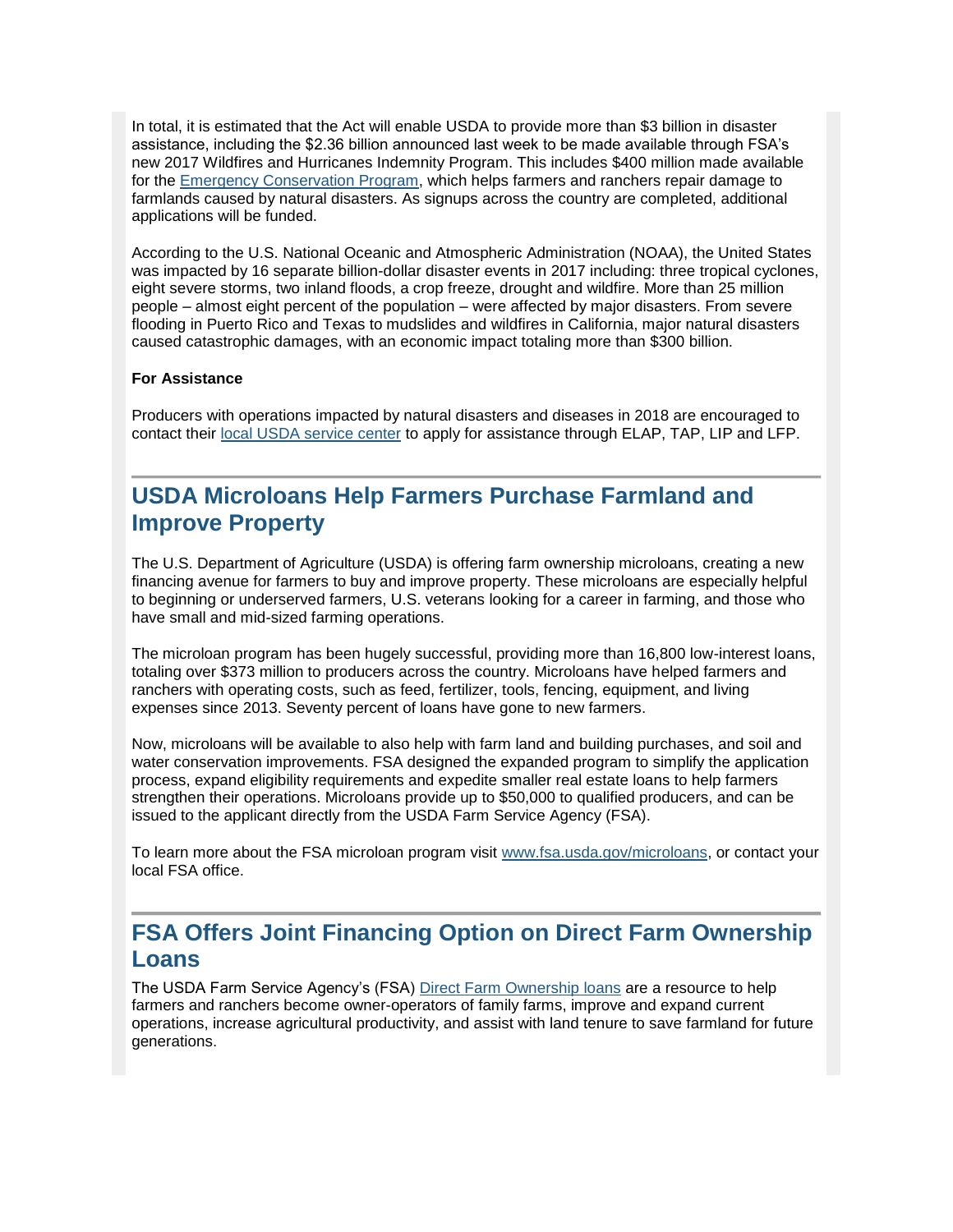Depending on the applicant's needs, there are three types of Direct Farm Ownership Loans: regular, down payment and joint financing. FSA also offers a [Direct Farm Ownership Microloan](https://www.fsa.usda.gov/programs-and-services/farm-loan-programs/microloans/index) option for smaller financial needs up to \$50,000.

Joint financing allows FSA to provide more farmers and ranchers with access to capital. FSA lends up to 50 percent of the total amount financed. A commercial lender, a State program or the seller of the property being purchased, provides the balance of loan funds, with or without an FSA guarantee. The maximum loan amount for a Joint Financing loan is \$300,000 and the repayment period for the loan is up to 40 years.

To be eligible, the operation must be an eligible farm enterprise. Farm Ownership loan funds cannot be used to finance nonfarm enterprises and all applicants must be able to meet general eligibility requirements. Loan applicants are also required to have participated in the business operations of a farm or ranch for at least three years out of the 10 years prior to the date the application is submitted. The applicant must show documentation that their participation in the business operation of the farm or ranch was not solely as a laborer.

For more information about FSA Loan programs, contact your local FSA office or visit [www.fsa.usda.gov.](http://www.fsa.usda.gov/) To find your local FSA office, visit [http://offices.usda.gov.](http://offices.usda.gov/)

#### <span id="page-7-0"></span>**Maintaining Good Credit History**

Farm Service Agency (FSA) Farm Loan programs require that applicants have a satisfactory credit history. A credit report is requested for all FSA direct farm loan applicants. These reports are reviewed to verify outstanding debts, if bills are paid timely and to determine the impact on cash flow.

Information found on a customer's credit report is strictly confidential and is used only as an aid in conducting FSA business.

Our farm loan staff will discuss options with you if you have an unfavorable credit report and will provide a copy of your report. If you dispute the accuracy of the information on the credit report, it is up to you to contact the issuing credit report company to resolve any errors or inaccuracies.

There are multiple ways to remedy an unfavorable credit score.

- Make sure to pay bills on time. Setting up automatic payments or automated reminders can be an effective way to remember payment due dates.
- Pay down existing debt.
- Keep your credit card balances low.
- Avoid suddenly opening or closing existing credit accounts. FSA's farm loan staff will guide you through the process, which may require you to reapply for a loan after improving or correcting your credit report. For more information on FSA farm loan programs, visit [www.fsa.usda.gov.](http://www.fsa.usda.gov/)

## <span id="page-7-1"></span>**Nondiscrimination Statement**

The U.S. Department of Agriculture (USDA) prohibits discrimination in all its programs and activities on the basis of race, color, national origin, age, disability, and where applicable, sex, marital status, familial status, parental status, religion, sexual orientation, genetic information, political beliefs, reprisal, or because all or a part of an individual's income is derived from any public assistance